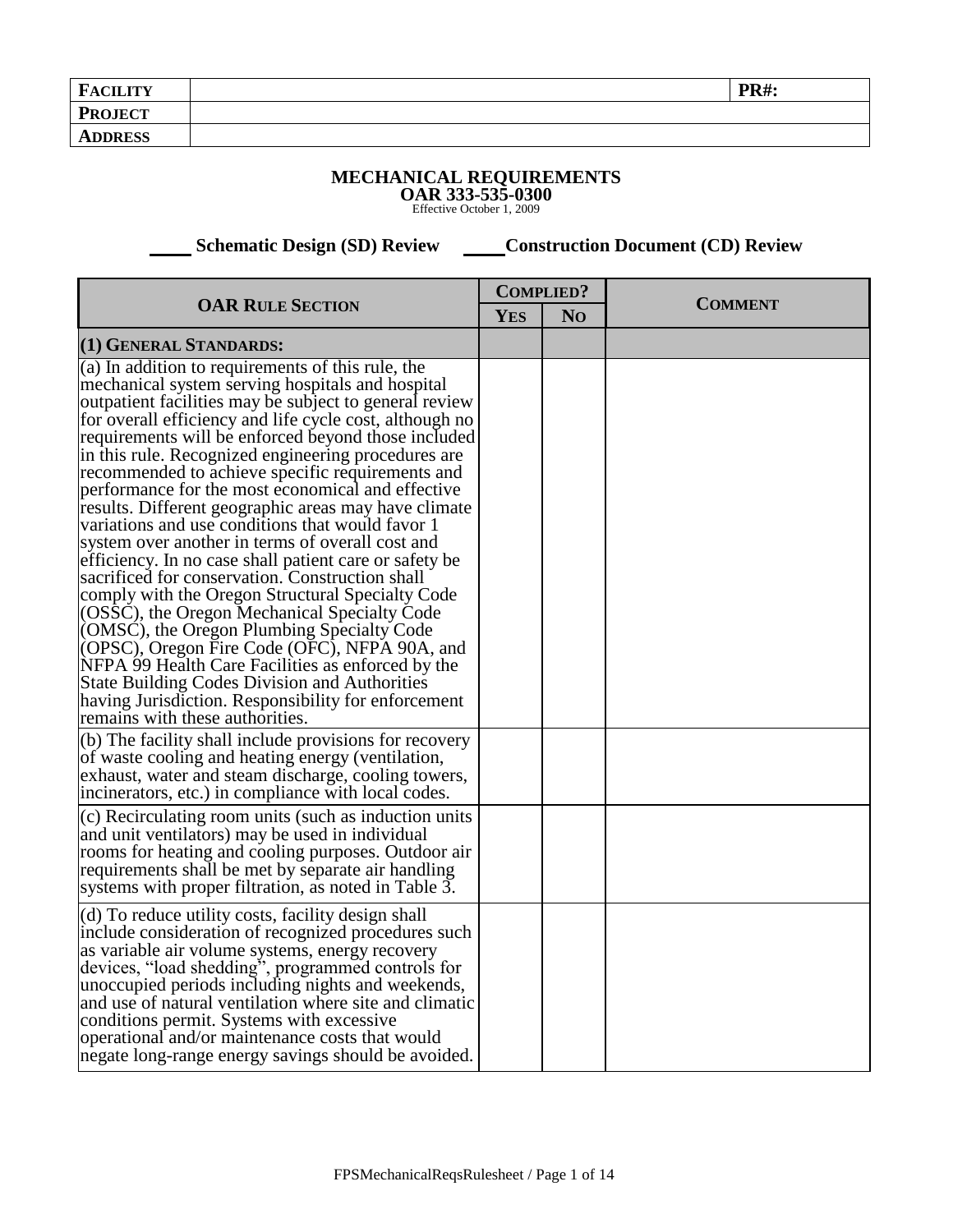| <b>COMPLIED?</b>                                                                                                                                                                                                                                                                                                                                                                                                                                                                                                                                                                                                                                                                                                                                                                                                                                                                                 |            |                |                |
|--------------------------------------------------------------------------------------------------------------------------------------------------------------------------------------------------------------------------------------------------------------------------------------------------------------------------------------------------------------------------------------------------------------------------------------------------------------------------------------------------------------------------------------------------------------------------------------------------------------------------------------------------------------------------------------------------------------------------------------------------------------------------------------------------------------------------------------------------------------------------------------------------|------------|----------------|----------------|
| <b>OAR RULE SECTION</b>                                                                                                                                                                                                                                                                                                                                                                                                                                                                                                                                                                                                                                                                                                                                                                                                                                                                          | <b>YES</b> | N <sub>O</sub> | <b>COMMENT</b> |
| (e) To the extent possible, this rule has been written<br>to permit maximum use of simplified systems<br>including that for variable air volume (VAV).<br>However, care must be taken in design to avoid<br>possibility of large temperature differentials, high<br>velocity supply, excessive noise and stagnation. Air<br>supply, return and exhaust in rooms may vary in<br>response to room load provided the total and outside<br>air change rates stay within the limits of Table 2,<br>Note 4. Construction drawing submissions shall<br>include information listing the actual supply air and<br>outside air change rates provided to the areas listed<br>in Table 2 at maximum and minimum terminal unit<br>settings.                                                                                                                                                                   |            |                |                |
| (f) To maintain asepsis control, air supply, return,<br>and exhaust quantities should generally be controlled<br>to ensure movement from "clean" to "less clean"<br>areas and maintain directional air movement within<br>the limits of Table 2, Note 2. Special considerations<br>shall be given to sterile areas such as Operating<br>Rooms and Delivery Rooms and Central Supply.                                                                                                                                                                                                                                                                                                                                                                                                                                                                                                             |            |                |                |
| (g) Variable air volume systems serving inpatient<br>facilities or surgical outpatient facilities shall include<br>controls or equipment necessary to ensure that<br>minimum outside air quantities in cubic feet per<br>minute and the resulting space pressure relationships<br>are maintained over the range of fan operation.<br>Examples of methods to ensure the delivery of<br>minimum quantities of outside air include the<br>installation of airflow monitoring stations or<br>dedicated supply fans.                                                                                                                                                                                                                                                                                                                                                                                  |            |                |                |
| (h) Prior to acceptance of the facility, all mechanical<br>systems shall be tested, balanced and operated to<br>demonstrate to the design engineer or his or her<br>representative that the installation and performance<br>of these systems conform to the design intent and<br>requirements herein. Test results shall be<br>documented for maintenance files and be available<br>for inspection by Division's surveyors or Authorities<br>having Jurisdiction.                                                                                                                                                                                                                                                                                                                                                                                                                                |            |                |                |
| (i) Functional performance tests shall be provided<br>for projects that include the addition or modification<br>of major equipment and systems. These tests shall<br>ensure that mechanical systems operate in<br>accordance with the design intent and in compliance<br>with requirements herein. Description of procedures<br>and test results for each functional performance test<br>shall be documented to demonstrate to the design<br>engineer, or his or her representative, that systems<br>operate in accordance with the design intent.<br>Documentation shall be included in the maintenance<br>files and be available for inspection by the<br>Division's surveyors or Authorities having<br>Jurisdiction. Functional performance tests shall be<br>developed and performed for the following systems<br>and system functions in hospital inpatient facilities<br>where applicable: |            |                |                |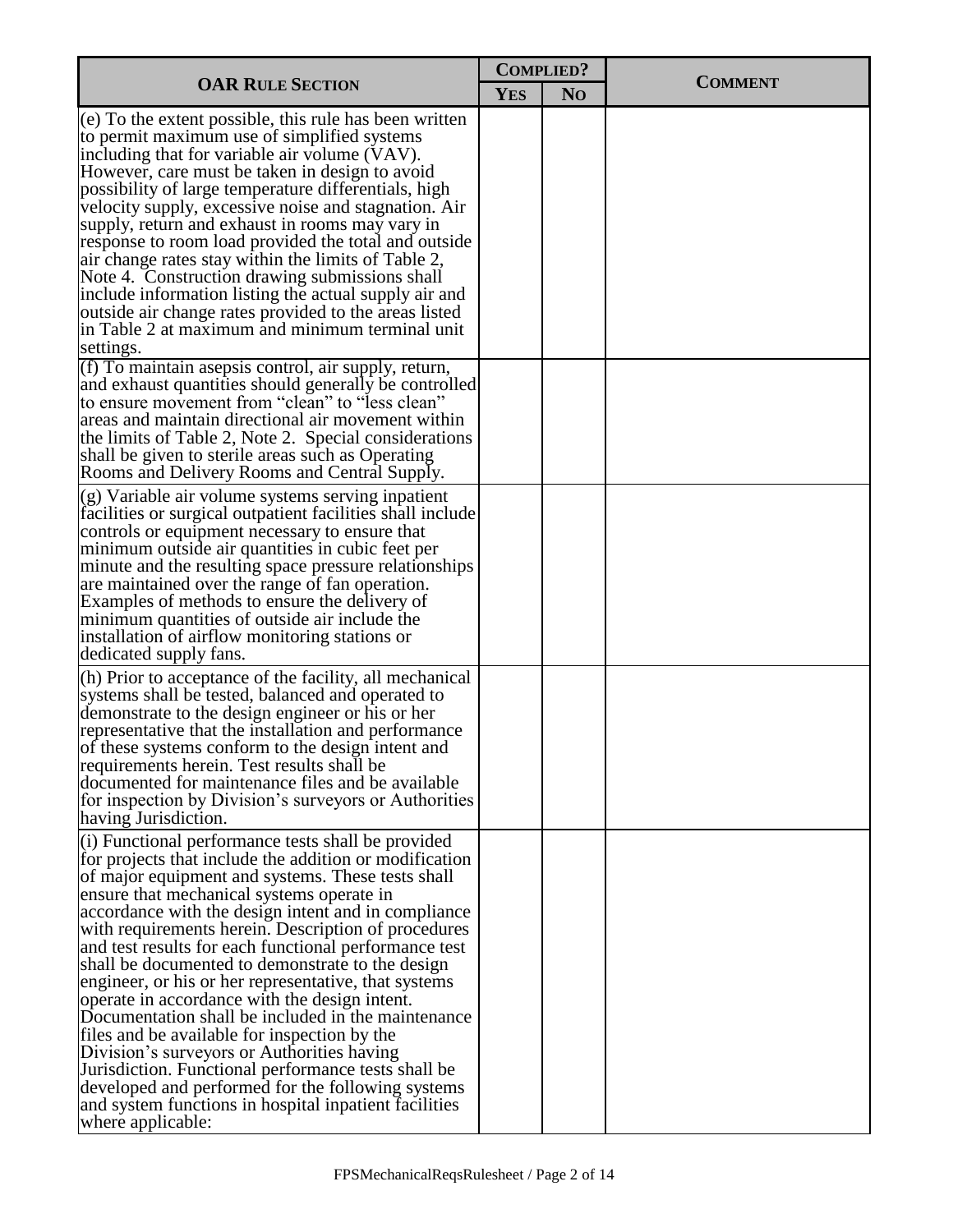|                                                                                                                                                                                                                                                                                                                                                                                                                                                                                                                                                                                                                                          | <b>COMPLIED?</b> |                |                |  |
|------------------------------------------------------------------------------------------------------------------------------------------------------------------------------------------------------------------------------------------------------------------------------------------------------------------------------------------------------------------------------------------------------------------------------------------------------------------------------------------------------------------------------------------------------------------------------------------------------------------------------------------|------------------|----------------|----------------|--|
| <b>OAR RULE SECTION</b>                                                                                                                                                                                                                                                                                                                                                                                                                                                                                                                                                                                                                  | <b>YES</b>       | N <sub>O</sub> | <b>COMMENT</b> |  |
| $(A)$ Outdoor air ventilation system components and<br>control modes.                                                                                                                                                                                                                                                                                                                                                                                                                                                                                                                                                                    |                  |                |                |  |
| (B) Humidity control components and control<br>modes.                                                                                                                                                                                                                                                                                                                                                                                                                                                                                                                                                                                    |                  |                |                |  |
| (C) Maintenance of space pressure relationships<br>through all modes of air handling system operation.                                                                                                                                                                                                                                                                                                                                                                                                                                                                                                                                   |                  |                |                |  |
| (D) Airborne infectious isolation and protective<br>environment room ventilation and pressurization<br>monitoring systems.                                                                                                                                                                                                                                                                                                                                                                                                                                                                                                               |                  |                |                |  |
| (E) Smoke evacuation systems serving anesthetizing<br>areas.                                                                                                                                                                                                                                                                                                                                                                                                                                                                                                                                                                             |                  |                |                |  |
| (F) Fire/smoke damper controls.                                                                                                                                                                                                                                                                                                                                                                                                                                                                                                                                                                                                          |                  |                |                |  |
| (G) Boiler and generator fuel oil supply transfer<br>systems including alarms.                                                                                                                                                                                                                                                                                                                                                                                                                                                                                                                                                           |                  |                |                |  |
| (H) Laboratory hood systems.                                                                                                                                                                                                                                                                                                                                                                                                                                                                                                                                                                                                             |                  |                |                |  |
| $(i)$ Upon completion of the contract, the facility shall<br>be furnished and retain on file a complete set of<br>building drawings, manufacturers' operating,<br>maintenance and preventive maintenance<br>instructions, parts lists and procurement information<br>with model numbers, and a description of the<br>operation of each piece of equipment. Responsible<br>operating staff persons shall also be provided with<br>instructions in the proper operational use of systems,<br>equipment, and controls. This information shall be<br>available for inspection by Division's surveyors or<br>Authorities having Jurisdiction. |                  |                |                |  |
| $(k)$ If inpatient facility system modifications affect<br>greater than 25% of the system capacity, designers<br>shall obtain and utilize pre-renovation water/air flow<br>rate measurements to verify that sufficient capacity<br>is available and that renovations have not adversely<br>affected flow rates in non-renovated areas.                                                                                                                                                                                                                                                                                                   |                  |                |                |  |
| (1) Psychiatric patient room fixtures and equipment<br>shall be tamper resistant and shall be selected to<br>meet the requirements of the Patient and Staff Safety<br>Assessment. Equipment shall be selected to<br>minimize the need for maintenance within the room.<br>Refer to OAR 333-535-0061 for additional<br>requirements.                                                                                                                                                                                                                                                                                                      |                  |                |                |  |
| $\vert$ (m) Identification. All piping, including heating<br>ventilation, gas, vacuum and air conditioning<br>$(HVAC)$ except control line tubing, shall be color<br>coded or otherwise marked for easy identification.<br>Major equipment shall be labeled. All valves shall<br>be tagged. Identification and valve schedules shall be<br>provided to the facility for permanent record and<br>reference.                                                                                                                                                                                                                               |                  |                |                |  |
| $(2)$ Insulation:                                                                                                                                                                                                                                                                                                                                                                                                                                                                                                                                                                                                                        |                  |                |                |  |
| (a) Insulation shall be provided within the building<br>to conserve energy, protect personnel, prevent vapor<br>condensation, and reduce noise.                                                                                                                                                                                                                                                                                                                                                                                                                                                                                          |                  |                |                |  |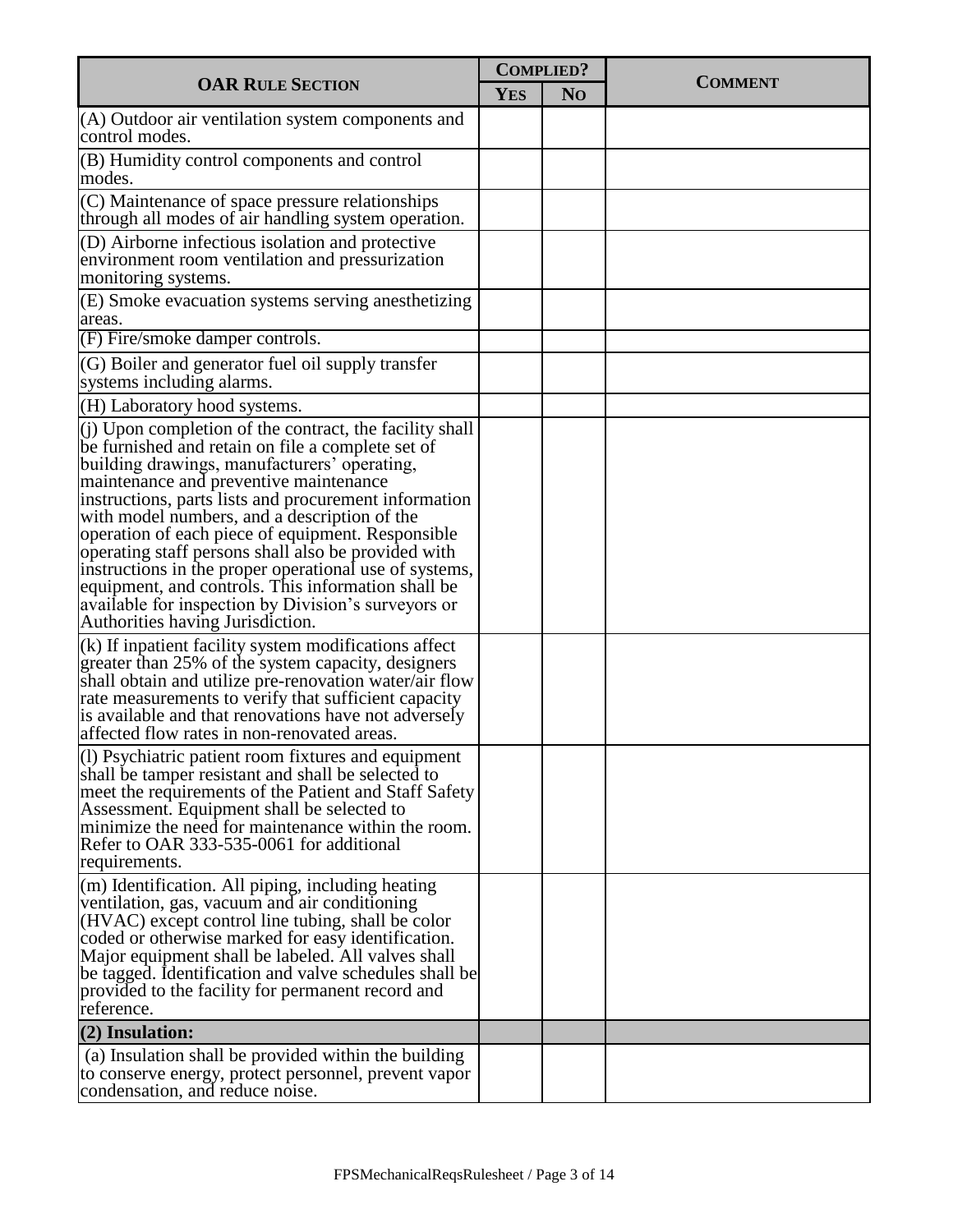| <b>COMPLIED?</b>                                                                                                                                                                                                                                                                                                                                                                                                                                                                                                                                                                                                                                                                                                                                                                                                                                                                                                                                                                                                                                                                                                                                                                                                                                                |            |                | <b>COMMENT</b> |  |
|-----------------------------------------------------------------------------------------------------------------------------------------------------------------------------------------------------------------------------------------------------------------------------------------------------------------------------------------------------------------------------------------------------------------------------------------------------------------------------------------------------------------------------------------------------------------------------------------------------------------------------------------------------------------------------------------------------------------------------------------------------------------------------------------------------------------------------------------------------------------------------------------------------------------------------------------------------------------------------------------------------------------------------------------------------------------------------------------------------------------------------------------------------------------------------------------------------------------------------------------------------------------|------------|----------------|----------------|--|
| <b>OAR RULE SECTION</b>                                                                                                                                                                                                                                                                                                                                                                                                                                                                                                                                                                                                                                                                                                                                                                                                                                                                                                                                                                                                                                                                                                                                                                                                                                         | <b>YES</b> | N <sub>O</sub> |                |  |
| (b) Insulation on cold surfaces shall include an<br>exterior vapor barrier. (Materials which will not<br>absorb or transmit moisture will not require a<br>separate vapor barrier.)                                                                                                                                                                                                                                                                                                                                                                                                                                                                                                                                                                                                                                                                                                                                                                                                                                                                                                                                                                                                                                                                             |            |                |                |  |
| (c) Insulation, including finishes and adhesives on<br>the exterior surfaces of ducts, piping, and equipment,<br>shall have a flame spread rating of $25$ or less and a<br>smoke developed rating not to exceed 50 when<br>tested in accordance with NFPA 255.                                                                                                                                                                                                                                                                                                                                                                                                                                                                                                                                                                                                                                                                                                                                                                                                                                                                                                                                                                                                  |            |                |                |  |
| (d) If duct lining is used, it shall be coated and<br>sealed and shall meet ASTM C1071. These linings,<br>including coatings, adhesives, and insulation on<br>pipes and ducts in building spaces, shall have a<br>flame spread rating of 25 or less and a smoke<br>developed rating of 50 or less when tested in<br>accordance with NFPA 255.                                                                                                                                                                                                                                                                                                                                                                                                                                                                                                                                                                                                                                                                                                                                                                                                                                                                                                                   |            |                |                |  |
| (e) No duct linings exposed to air movement shall be<br>used in ducts, terminal boxes or other systems<br>downstream of final filters supplying operating<br>rooms, invasive special procedure rooms, C-section<br>delivery rooms, post anesthesia recovery rooms,<br>critical care, nurseries, protective environment<br>rooms, intensive care and central supply areas. Fully<br>encapsulated lining may be used in terminal boxes<br>serving these areas. Sound traps or duct silencers<br>downstream of final filters shall be al metal with no<br>fill or shall have special coatings over such linings<br>per ASTM C1071.                                                                                                                                                                                                                                                                                                                                                                                                                                                                                                                                                                                                                                 |            |                |                |  |
| (f) If existing lined ductwork is reworked in a<br>renovation project, the liner seams and punctures<br>shall be resealed, repaired and/or replaced.                                                                                                                                                                                                                                                                                                                                                                                                                                                                                                                                                                                                                                                                                                                                                                                                                                                                                                                                                                                                                                                                                                            |            |                |                |  |
| (3) STEAM AND HOT WATER SYSTEMS:                                                                                                                                                                                                                                                                                                                                                                                                                                                                                                                                                                                                                                                                                                                                                                                                                                                                                                                                                                                                                                                                                                                                                                                                                                |            |                |                |  |
| (a) Boilers and Domestic Water Heaters. Boilers<br>shall have the capacity, based upon the net ratings<br>published by the Hydronics Institute to supply the<br>normal requirements of all systems and equipment.<br>Their number and arrangement shall accommodate<br>facility need during time of breakdown or routine<br>maintenance of any one boiler. The capacity of the<br>remaining boiler(s) shall be sufficient to provide<br>domestic hot water service for clinical, dietary, and<br>patient use; steam for sterilization and dietary<br>purposes; and heating for operating, delivery, labor,<br>recovery, intensive care, nursery, emergency<br>departments, and general patient rooms. If the<br>domestic water heating system is independent of the<br>building heating boilers, the domestic water heating<br>system shall be capable of providing a back-up<br>source of domestic hot water for clinical, dietary,<br>and sterilizer use when the primary domestic water<br>heating system is not operable. These requirements<br>do not apply to outpatient facilities except outpatient<br>surgical facilities providing invasive or anesthetizing<br>procedures shall provide backup equipment for hot<br>water and sterilizer needs only. |            |                |                |  |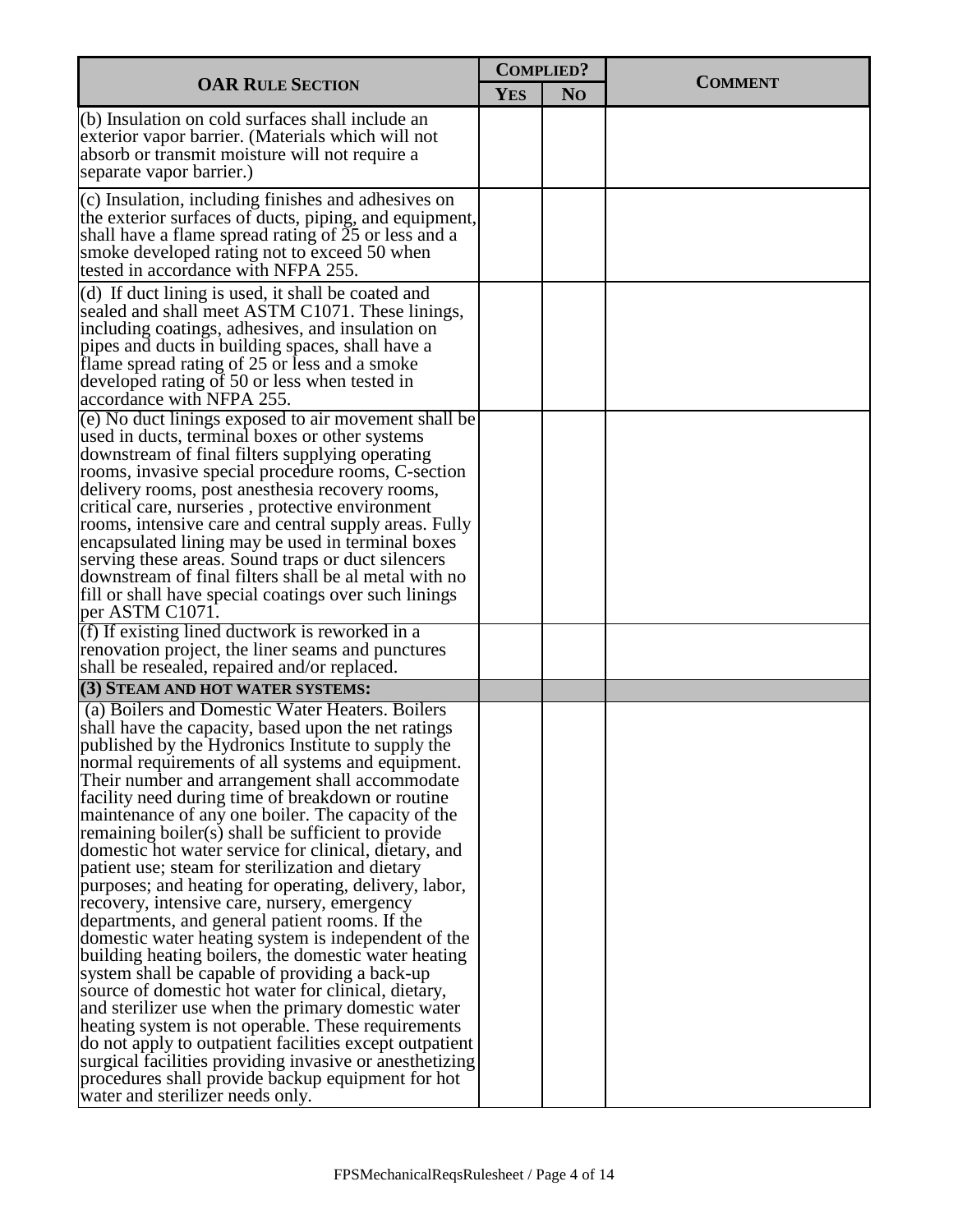| <b>COMPLIED?</b>                                                                                                                                                                                                                                                                                                                                                                                                                                                                                                                                                                                                                                                                                                                                                                                                                                                                                                                                                                                                                                                                      |            |                |                |  |
|---------------------------------------------------------------------------------------------------------------------------------------------------------------------------------------------------------------------------------------------------------------------------------------------------------------------------------------------------------------------------------------------------------------------------------------------------------------------------------------------------------------------------------------------------------------------------------------------------------------------------------------------------------------------------------------------------------------------------------------------------------------------------------------------------------------------------------------------------------------------------------------------------------------------------------------------------------------------------------------------------------------------------------------------------------------------------------------|------------|----------------|----------------|--|
| <b>OAR RULE SECTION</b>                                                                                                                                                                                                                                                                                                                                                                                                                                                                                                                                                                                                                                                                                                                                                                                                                                                                                                                                                                                                                                                               | <b>YES</b> | N <sub>O</sub> | <b>COMMENT</b> |  |
| (b) Boiler system accessories. Boiler feed pumps,<br>heating circulating pumps, condensate return pumps,<br>heat exchangers, and fuel oil pumps shall be<br>connected and installed to provide normal and<br>standby service where back-up or standby service is                                                                                                                                                                                                                                                                                                                                                                                                                                                                                                                                                                                                                                                                                                                                                                                                                      |            |                |                |  |
| required.<br>(c) Valves. Supply and return mains and risers of                                                                                                                                                                                                                                                                                                                                                                                                                                                                                                                                                                                                                                                                                                                                                                                                                                                                                                                                                                                                                        |            |                |                |  |
| cooling, heating and steam systems shall be valved<br>to isolate the various sections of each system. Each<br>piece of equipment shall be valved at the supply and<br>return ends.                                                                                                                                                                                                                                                                                                                                                                                                                                                                                                                                                                                                                                                                                                                                                                                                                                                                                                    |            |                |                |  |
| (d) Fuel supplies. Fuel used for boiler systems<br>serving hospital inpatient facilities that provide<br>building heating to the areas listed in subsection<br>$(3)(a)$ shall include a backup on-site fuel system if<br>the primary fuel system fuel is not stored on site.<br>The on-site fuel storage system shall have sufficient<br>fuel/power to operate the boiler systems for a<br>minimum of 48 hours, or for a time period consistent<br>with the facility emergency management plan. The<br>on-site fuel system shall include a low level fuel<br>sensor alarmed at a staffed location. On-site fuel<br>systems may be combined with the emergency<br>generator fuel systems per the requirements of<br><b>NFPA 110.</b>                                                                                                                                                                                                                                                                                                                                                   |            |                |                |  |
| (4) AIR CONDITIONING, HEATING, AND<br><b>VENTILATING SYSTEMS:</b>                                                                                                                                                                                                                                                                                                                                                                                                                                                                                                                                                                                                                                                                                                                                                                                                                                                                                                                                                                                                                     |            |                |                |  |
| (a) The ventilation system shall be designed and<br>balanced to provide ventilation rates and directional<br>flow as shown in Table 2. (See notes 2 and 4 for<br>reduction and shutdown of ventilation systems when<br>room is unoccupied.) The ventilation rates shown in<br>Table 2 shall be used only as model standards; they<br>do not preclude the use of higher rates that may be<br>appropriate. All occupiable rooms and areas in the<br>facility shall have provision for mechanical<br>ventilation. Natural ventilation systems and operable<br>windows shall be permitted to supplement<br>mechanical ventilation where they will not adversely<br>affect required pressure relationships, air change<br>rates, and room temperatures. Freestanding<br>immediate care clinics, physician's clinics, imaging<br>facilities, outpatient physical therapy, and<br>occupational therapy facilities that are not part of an<br>inpatient facility are not required to meet the<br>ventilation requirements of Table 2, except<br>endoscopy, isolation, and bronchoscopy areas. |            |                |                |  |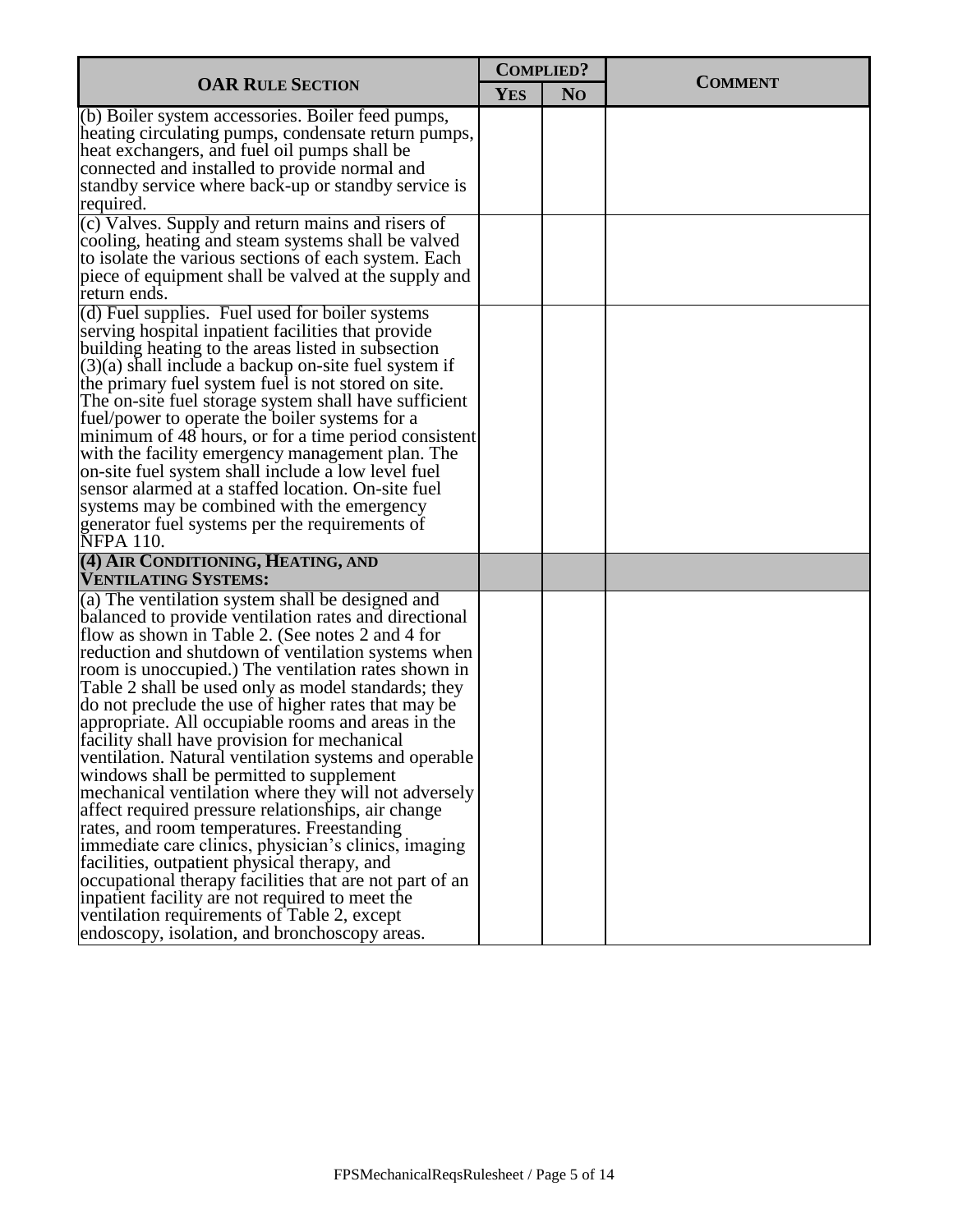|                                                                                                                                                                                                                                                                                                                                                                                                                                                                                                                                                                                                                                                                                                                                                                                                                                                                                                                                                                                                                                                                                                                                                                                                                                                       | <b>COMPLIED?</b> |                |                |
|-------------------------------------------------------------------------------------------------------------------------------------------------------------------------------------------------------------------------------------------------------------------------------------------------------------------------------------------------------------------------------------------------------------------------------------------------------------------------------------------------------------------------------------------------------------------------------------------------------------------------------------------------------------------------------------------------------------------------------------------------------------------------------------------------------------------------------------------------------------------------------------------------------------------------------------------------------------------------------------------------------------------------------------------------------------------------------------------------------------------------------------------------------------------------------------------------------------------------------------------------------|------------------|----------------|----------------|
| <b>OAR RULE SECTION</b>                                                                                                                                                                                                                                                                                                                                                                                                                                                                                                                                                                                                                                                                                                                                                                                                                                                                                                                                                                                                                                                                                                                                                                                                                               | <b>YES</b>       | N <sub>O</sub> | <b>COMMENT</b> |
| (b) Outside air ventilation intakes shall be located at<br>least 25 feet from exhaust outlets of ventilating<br>systems, combustion equipment stacks, medical-<br>surgical vacuum systems, plumbing vents, cooling<br>towers, or from areas that may collect vehicular<br>exhaust or other noxious fumes in all inpatient areas<br>and in outpatient areas providing invasive or<br>anesthetizing procedures. In non-anesthetizing<br>hospital outpatient facilities, this distance may be<br>reduced to 10 feet. Plumbing vents that terminate<br>above the level of the top of the air intake may be<br>located as close as 10 feet. Outside air ventilation<br>intakes shall be located a minimum of 25 feet from<br>the combustion vents of rooftop air handling units,<br>except that the clearance may be reduced to 10 feet<br>when the vent is above the level of the intake.<br>Outside air ventilation intakes shall be located a<br>minimum of 6 feet from relief/economizer air outlets<br>that do not include required building exhaust. The<br>bottom of outside ventilation air intakes in inpatient<br>facilities shall be located as high as practical but at<br>least 15 feet above ground level or 3 feet above the<br>roof level. |                  |                |                |
| (c) Fans serving exhaust systems shall be located at<br>the discharge end of the system to limit positively<br>pressurized ductwork within the building and shall<br>be conveniently accessible for service. Where<br>existing conditions prohibit fans from being located<br>at the discharge end of the system, alternate systems<br>may be considered provided discharge ductwork is<br>sealed and tested per medium pressure duct<br>requirements. Hospital outpatient facilities are not<br>required to have exhaust fans at the discharge end of<br>the system except endoscopy, isolation, and<br>bronchoscopy area. Exhaust systems may be<br>combined as necessary for efficient use of recovery<br>devices required for energy conservation.                                                                                                                                                                                                                                                                                                                                                                                                                                                                                                |                  |                |                |
| (d) Exhaust systems from areas that may be<br>contaminated shall not be combined with other<br>exhaust systems, shall include fans located outside<br>the buildings with outlets discharging vertically a<br>minimum of 6 feet above the roof level, and shall be<br>arranged to minimize recirculation of exhaust air<br>into the building. Consideration shall be given to<br>redundant fan systems. Contaminated exhaust ducts<br>and discharge points shall be labeled. Contaminated<br>areas include infectious isolation, decontamination,<br>ETO sterilizer, non-refrigerated body holding, and<br>bronchoscopy. Contaminated exhaust shall not be<br>served by exhaust systems that may allow cross<br>contamination, such as heat wheels. Where existing<br>conditions prohibit fans from being located outside<br>the building, alternate systems that are designed to<br>limit cross contamination and exposure to workers<br>and patients may be considered. (Refer to OMSC,<br>for additional requirements.)                                                                                                                                                                                                                             |                  |                |                |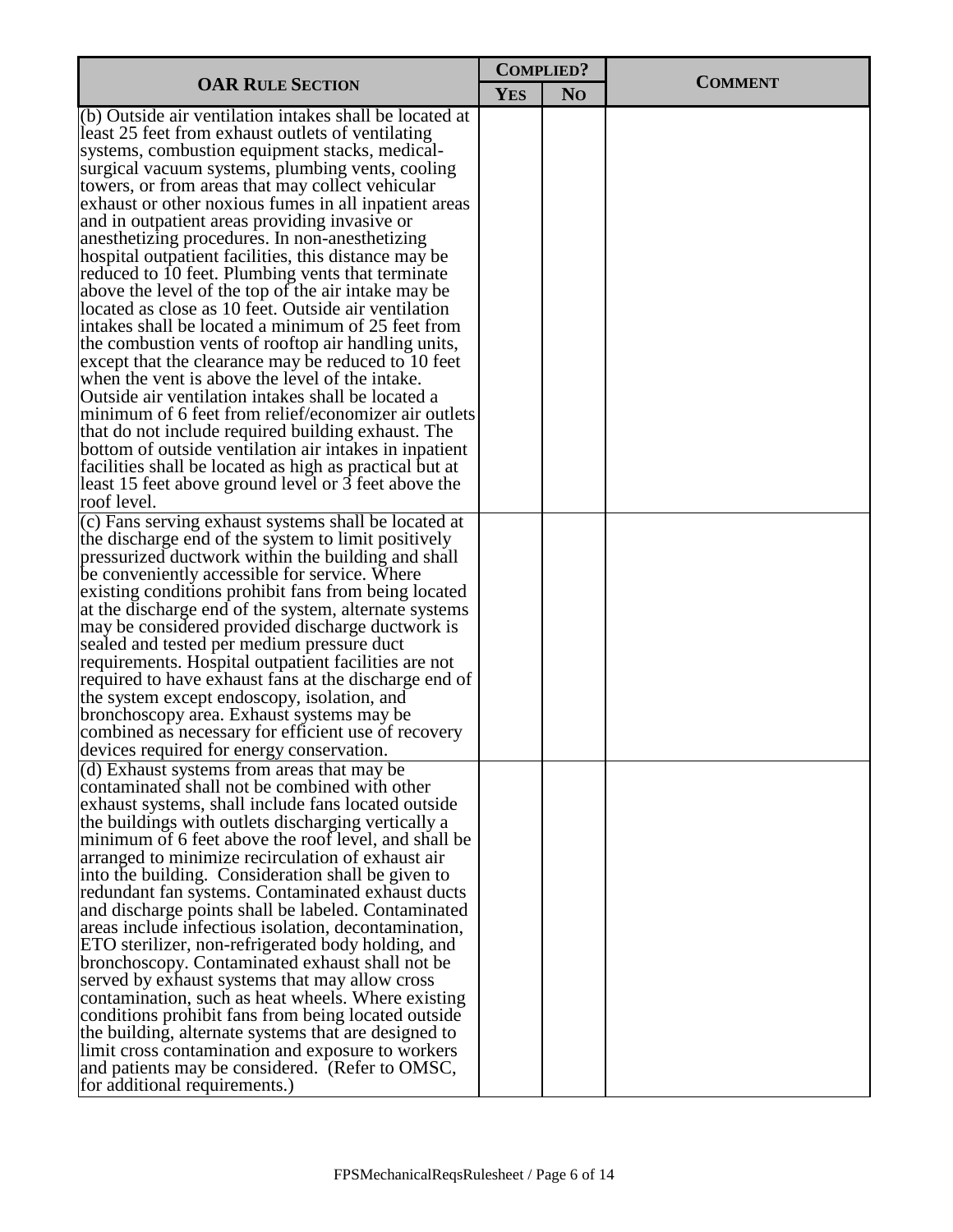| <b>COMPLIED?</b>                                                                                                                                                                                                                                                                                                                                                                                                                                                                                                                                                                                                                                                                                                                                                                                                                                                                                                                                                                                                                                                                                             |            |                |                |  |
|--------------------------------------------------------------------------------------------------------------------------------------------------------------------------------------------------------------------------------------------------------------------------------------------------------------------------------------------------------------------------------------------------------------------------------------------------------------------------------------------------------------------------------------------------------------------------------------------------------------------------------------------------------------------------------------------------------------------------------------------------------------------------------------------------------------------------------------------------------------------------------------------------------------------------------------------------------------------------------------------------------------------------------------------------------------------------------------------------------------|------------|----------------|----------------|--|
| <b>OAR RULE SECTION</b>                                                                                                                                                                                                                                                                                                                                                                                                                                                                                                                                                                                                                                                                                                                                                                                                                                                                                                                                                                                                                                                                                      | <b>YES</b> | N <sub>O</sub> | <b>COMMENT</b> |  |
| (e) Operating and C-section delivery rooms air<br>supply shall be from ceiling outlets near the center of<br>the work area to effectively control air movement.<br>Laminar flow design diffusers shall be used in<br>operating rooms. Each operating and C-section<br>delivery room shall have at least 2 return/exhaust air<br>inlets located near the floor level in opposite corners<br>of the room. (Design should consider turbulence and<br>other factors of air movement to minimize fall of<br>particles into wound site.) Where extraordinary<br>procedures, such as organ transplants, may justify<br>other special designs, the installation shall be as<br>required to properly meet the performance needs.<br>Special designs shall be reviewed on a case by case<br>basis. Installation of equipment requiring service<br>shall be kept to a minimum above operating rooms<br>and sterile core areas. Temperature shall be<br>individually controlled for each operating and C-<br>section delivery room. The air handling systems for<br>operating and C-section delivery rooms shall operate |            |                |                |  |
| at all times.<br>(f) Humidity control and smoke vent systems in<br>inpatient facility anesthetizing areas shall be<br>provided as required by NFPA 99, Environmental<br>Systems Chapter. Smoke vent systems shall prevent<br>smoke within individual anesthetizing rooms from<br>affecting adjacent anesthetizing rooms. Adjacent<br>rooms shall remain at a positive pressure in<br>relationship to the areas with detected smoke. Smoke<br>dampers shall not affect the operation of the smoke<br>vent system.                                                                                                                                                                                                                                                                                                                                                                                                                                                                                                                                                                                             |            |                |                |  |
| (g) Air supply for intensive care nurseries, airborne<br>infectious isolation rooms, bronchoscopy treatment<br>rooms, and rooms used for invasive procedures shall<br>be at or near the ceiling. Return/exhaust air inlets<br>shall be near the floor level. Special designs shall be<br>reviewed on a case by case basis.                                                                                                                                                                                                                                                                                                                                                                                                                                                                                                                                                                                                                                                                                                                                                                                   |            |                |                |  |
| (h) Each airborne infectious isolation room and<br>protective environment room shall have a<br>permanently installed and labeled visual mechanism<br>to constantly monitor the pressure status to the room<br>when occupied by a patient requiring isolation or<br>protection. The mechanism shall continuously<br>monitor the direction of the air flow. Audible alarms,<br>if provided, shall include a silencing switch. Rooms<br>with reversible airflow provisions for the purpose of<br>switching between airborne infectious and protective<br>environment isolation rooms are not acceptable.<br>Rooms used for sputum induction, aerosolized<br>pentamadine treatments, or other cough inducing<br>treatments shall meet the requirements of Table 2 for<br>airborne infectious isolation rooms. Protective<br>environment rooms shall be provided with HEPA<br>filters at 99.97 per cent efficiency (MERV 17) per<br>Table 3. Recirculating HEPA filter units may be<br>used in protective environment rooms, but shall not<br>be used to meet the minimum filtering requirements<br>of Table 3.   |            |                |                |  |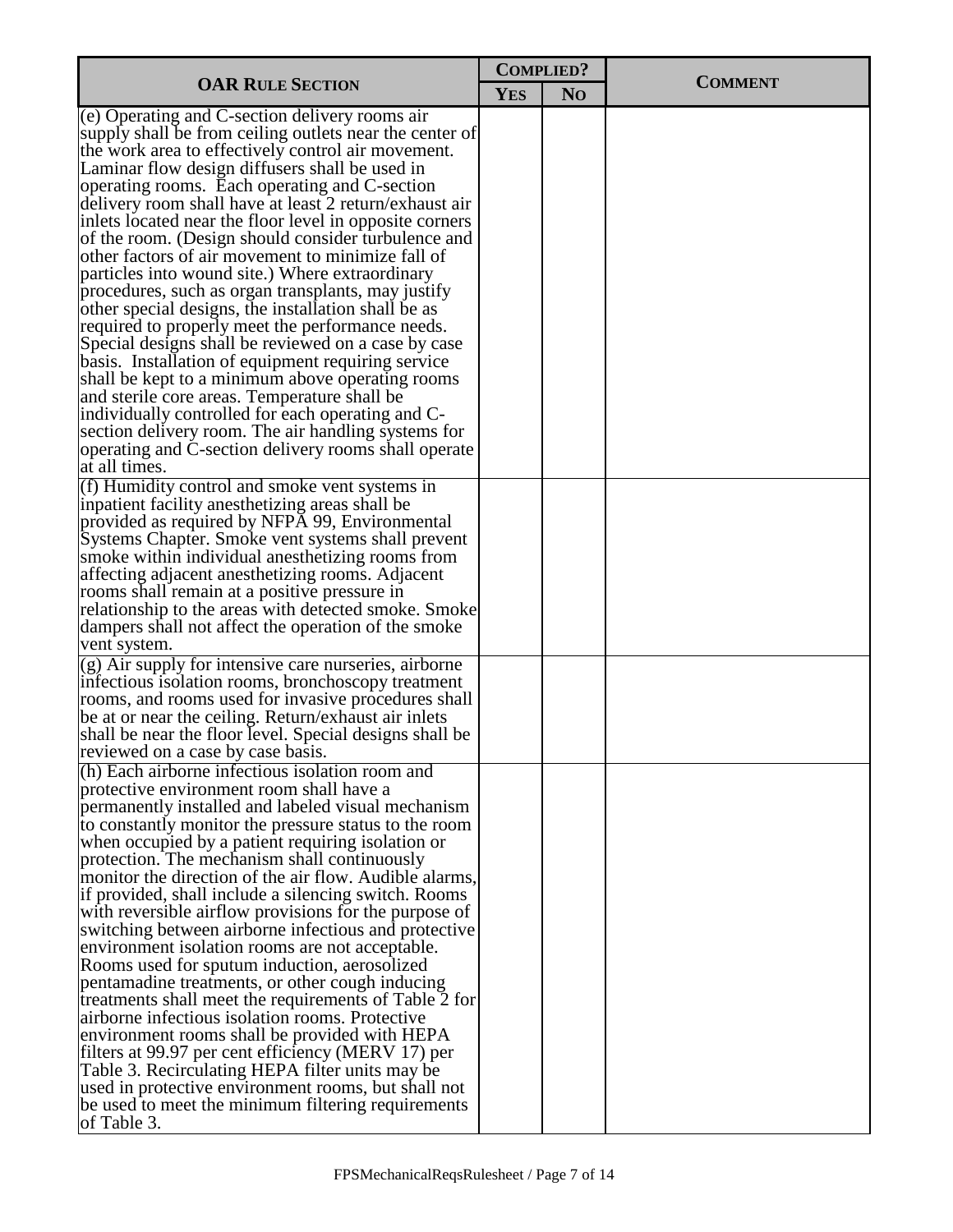|                                                                                                                                                                                                                                                                                                                                                                                                                                                                                                                                                                                         |            | <b>COMPLIED?</b> |                |
|-----------------------------------------------------------------------------------------------------------------------------------------------------------------------------------------------------------------------------------------------------------------------------------------------------------------------------------------------------------------------------------------------------------------------------------------------------------------------------------------------------------------------------------------------------------------------------------------|------------|------------------|----------------|
| <b>OAR RULE SECTION</b>                                                                                                                                                                                                                                                                                                                                                                                                                                                                                                                                                                 | <b>YES</b> | N <sub>O</sub>   | <b>COMMENT</b> |
| (i) The bottoms of ventilation (supply/return/<br>exhaust) openings shall be at least 6 inches above<br>the floor.                                                                                                                                                                                                                                                                                                                                                                                                                                                                      |            |                  |                |
| (j) Emergency waiting rooms, and other waiting<br>rooms where airborne infection is a concern, as<br>defined by the Infection Control Risk Assessment,<br>shall have low wall return/exhaust and shall conform<br>to the requirements of Table 2. Special designs shall<br>be reviewed on a case by case basis.                                                                                                                                                                                                                                                                         |            |                  |                |
| (k) Air handling systems in inpatient facilities shall<br>be fully ducted except when serving non-patient care<br>areas.                                                                                                                                                                                                                                                                                                                                                                                                                                                                |            |                  |                |
| (1) All ventilation or air conditioning systems, except<br>individual room units serving non-critical care areas,<br>shall be equipped with filters having efficiencies<br>equal to, or greater than, those specified in Table 3.<br>Where 2 filter beds are required, filter bed No. 1<br>shall be located upstream of the air conditioning<br>equipment, and filter bed No. 2 shall be downstream<br>of any cooling coils and blowers. Non-central air<br>handling systems (individual room units) shall be<br>equipped with filters with minimum 60 percent<br>efficiency (MERV 11). |            |                  |                |
| (A) Where only one filter bed is required, it shall be<br>located upstream of the air conditioning coils unless<br>an additional pre-filter is employed.                                                                                                                                                                                                                                                                                                                                                                                                                                |            |                  |                |
| (B) Filter efficiencies shall be average ratings tested<br>in accordance with American Society of Heating,<br>Refrigeration & Air Conditional Engineering<br>Standards 52.1 and MERV's rating shall be based on<br>ASHRAE Standard 52-2, except as noted otherwise.                                                                                                                                                                                                                                                                                                                     |            |                  |                |
| $(C)$ Filter frames shall be manufactured housings<br>designed for maximum 500 FPM velocity and shall<br>provide an airtight fit with the enclosing ductwork.<br>All joints between filter segments and the enclosing<br>ductwork shall be gasketed or sealed to provide a<br>positive seal against air leakage. Filter housing blank<br>off panels shall be permanently attached to the<br>frame, constructed of rigid materials, and have<br>sealing surfaces equal to or greater than the filter<br>media installed in the filter frame.                                             |            |                  |                |
| (D) Magnahelics or manometers shall be installed<br>across all filter beds having a required efficiency of<br>75 percent (MERV 12) or more. When these filters<br>are located remote from the air handling unit,<br>monitoring of filter condition shall be provided in a<br>staffed area or through the building control system.                                                                                                                                                                                                                                                       |            |                  |                |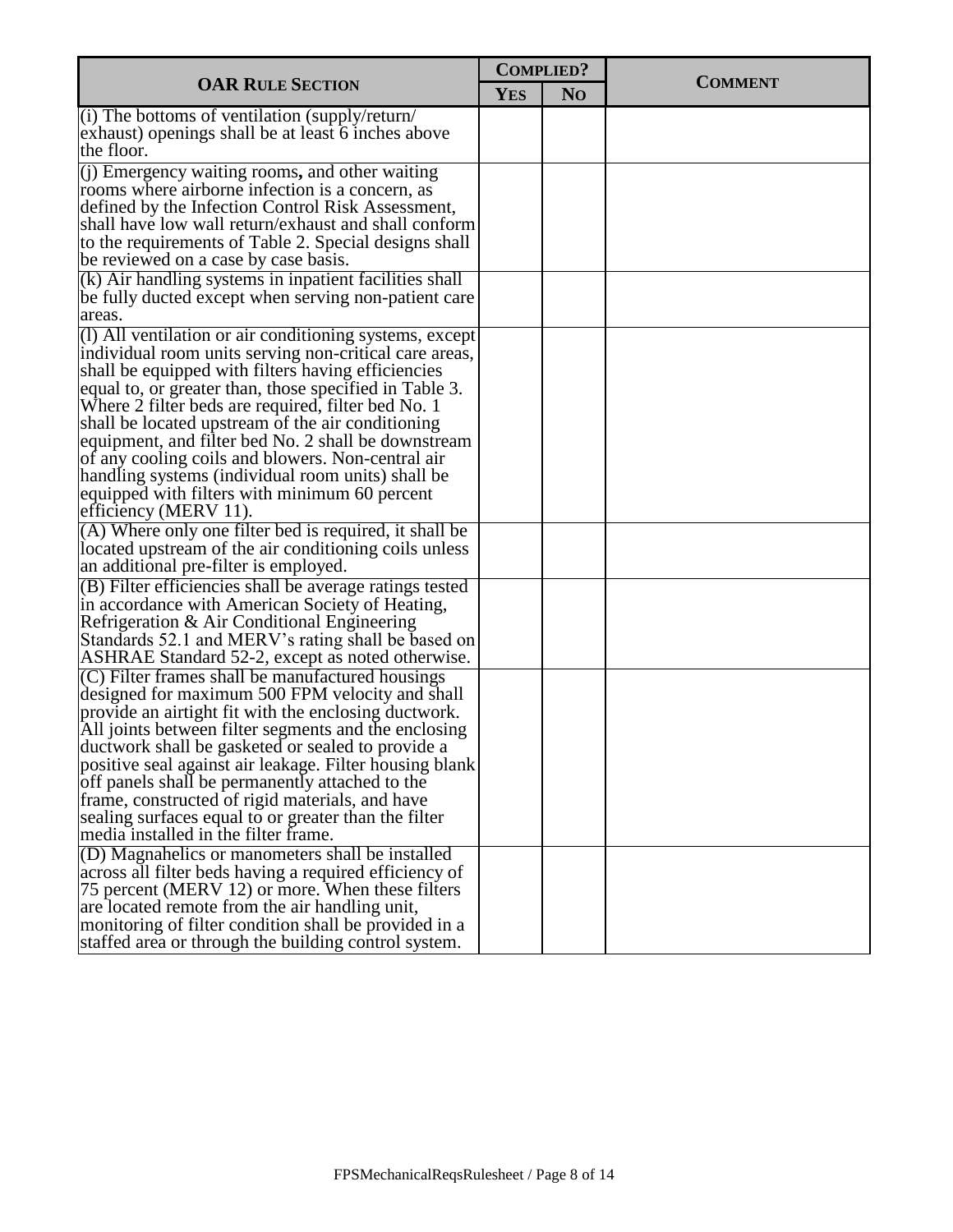|                                                                                                                                                                                                                                                                                                                                                                                                                                                                                                                                                        | <b>COMPLIED?</b> |                |                |  |
|--------------------------------------------------------------------------------------------------------------------------------------------------------------------------------------------------------------------------------------------------------------------------------------------------------------------------------------------------------------------------------------------------------------------------------------------------------------------------------------------------------------------------------------------------------|------------------|----------------|----------------|--|
| <b>OAR RULE SECTION</b>                                                                                                                                                                                                                                                                                                                                                                                                                                                                                                                                | <b>YES</b>       | N <sub>O</sub> | <b>COMMENT</b> |  |
| (m) Steam humidifiers shall be used for<br>humidification. Central steam shall be used only if<br>chemical treatment is food grade. Humidifiers shall<br>be located to prevent moisture on filters or lined<br>ductwork. Ductwork with duct mounted humidifiers<br>shall be stainless steel or aluminum construction and<br>shall have a means for water removal. An adjustable                                                                                                                                                                        |                  |                |                |  |
| high limit humidistat shall be located downstream of<br>the humidifier to reduce the potential for<br>condensation inside the duct. Humidifiers shall be<br>connected to airflow proving switches that prevent<br>humidification unless the required volume of airflow<br>is present. All duct take offs shall be sufficiently<br>downstream of the humidifier to ensure complete<br>moisture absorption.                                                                                                                                              |                  |                |                |  |
| (n) Ducts and piping which penetrate construction<br>intended for X-ray, MRI, RF, or other radiation<br>protection shall not impair the effectiveness of the<br>protection.                                                                                                                                                                                                                                                                                                                                                                            |                  |                |                |  |
| (o) Fire and smoke dampers shall be constructed,<br>located, activated, and installed in accordance with<br>the requirements of NFPA 90A, NFPA 101, and<br>OSSC. Fans, smoke dampers, and detectors shall be<br>interconnected so that activation of dampers will not                                                                                                                                                                                                                                                                                  |                  |                |                |  |
| damage the ducts. Access for maintenance shall be<br>provided at all dampers. All damper locations must<br>be shown on drawings. When smoke partitions are<br>required, zones for air handling systems shall be<br>coordinated with compartmentation insofar as                                                                                                                                                                                                                                                                                        |                  |                |                |  |
| practical to minimize the need to penetrate fire and<br>smoke partitions.                                                                                                                                                                                                                                                                                                                                                                                                                                                                              |                  |                |                |  |
| (p) Systems shall be provided to exhaust chemicals<br>and fumes that cause respiratory irritation or other<br>hazards to workers, including laboratory processes,<br>instrument processing rooms, radioactive processes,<br>chemo hoods, and pharmacies. If the minimum air<br>change standards in Table 2 do not provide sufficient<br>air for use by hoods and safety cabinets, makeup air<br>shall be provided to maintain the required air flow<br>direction and to avoid depending upon infiltration<br>from outdoors or from contaminated areas. |                  |                |                |  |
| (q) All laboratory and pharmacy hood systems shall<br>meet OSMC and shall meet the following general<br>standards.                                                                                                                                                                                                                                                                                                                                                                                                                                     |                  |                |                |  |
| (A) Have an average face velocity of 75 feet to 125<br>feet per minute or as required by the hood<br>manufacturer, whichever is greater;                                                                                                                                                                                                                                                                                                                                                                                                               |                  |                |                |  |
| (B) Be connected to an exhaust system to the outside<br>that is separate from the building exhaust system;<br>(C) Have a labeled exhaust fan located at the                                                                                                                                                                                                                                                                                                                                                                                            |                  |                |                |  |
| discharge end of the system outside the building<br>with the outlet discharging vertically a minimum of<br>6 feet above the roof;                                                                                                                                                                                                                                                                                                                                                                                                                      |                  |                |                |  |
| (D) Have an exhaust duct system of noncombustible<br>corrosion-resistant materials as needed to meet the<br>planned usage of the hood; and                                                                                                                                                                                                                                                                                                                                                                                                             |                  |                |                |  |
| $(E)$ Be equipped with devices and alarms to alert<br>staff of fan shutdown or loss of airflow.                                                                                                                                                                                                                                                                                                                                                                                                                                                        |                  |                |                |  |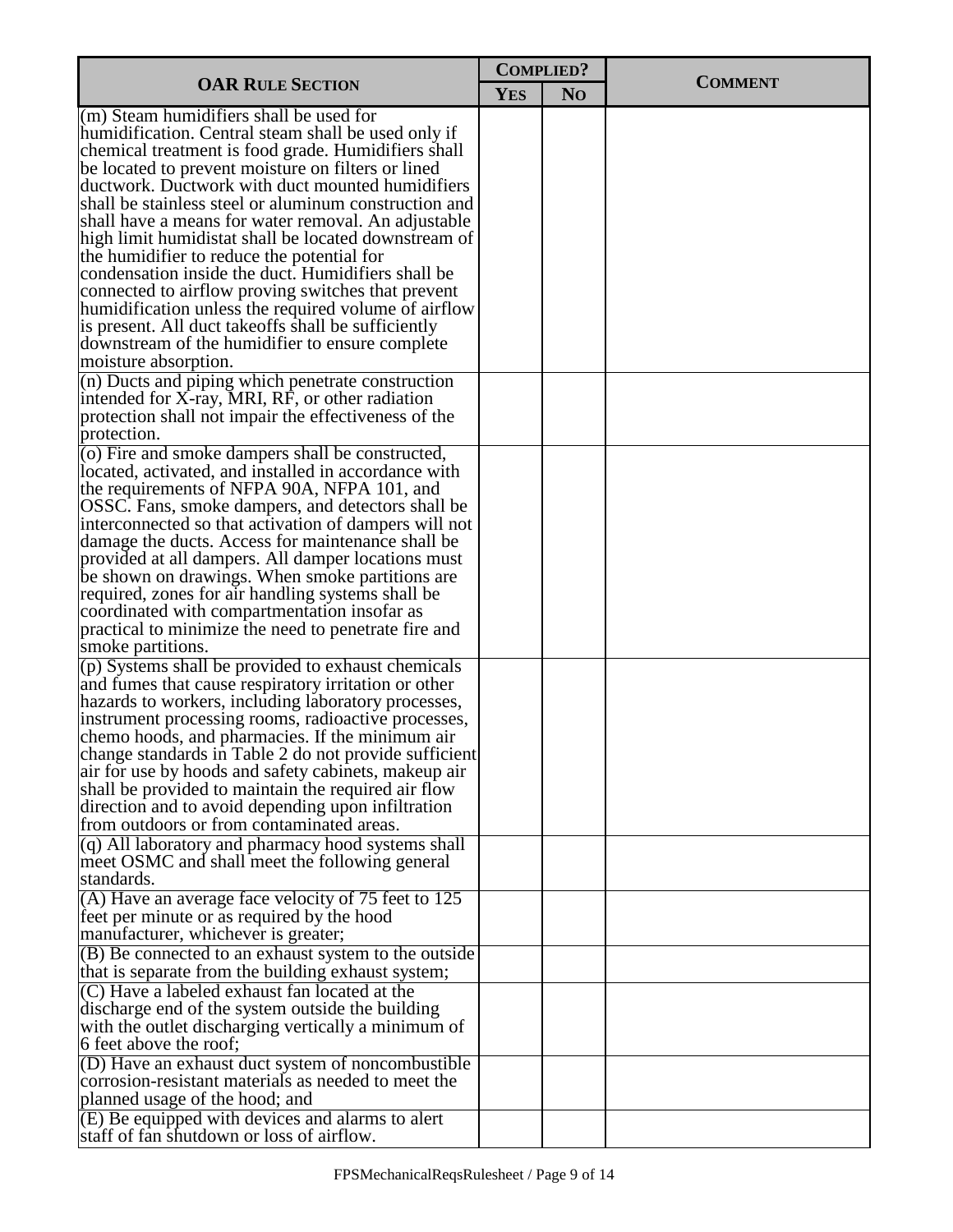| N <sub>O</sub><br><b>YES</b><br>$(F)$ If equipped with HEPA filters, have a means to<br>alert staff when filters change is required.<br>(G) Each hood that processes highly infectious or<br>radioactive materials shall have a minimum face<br>velocity of 90 to 110 feet per minute or as required<br>by the hood manufacturer; shall be connected to an<br>independent exhaust system; shall have filters with a<br>99.97 percent efficiency (MERV 17); and shall be<br>designed and equipped to permit the safe removal,<br>disposal and replacement of contaminated filters.<br>Filters shall be as close to the hood as practical to<br>minimize duct contamination.<br>(H) Hoods that process radioactive materials shall<br>meet requirements of the Nuclear Regulatory<br>Commission and NFPA 801 Facilities for Handling<br>Radioactive Materials, and discharge vertically a<br>minimum of 10 feet above the roof of the building.<br>Radioactive isotopes used for injections, etc.,<br>without probability of airborne particulate or gases<br>may be processed in a "clean work bench" type<br>hood where acceptable to the Nuclear Regulatory<br>Commission.<br>(I) Duct systems serving hoods in which strong<br>oxidizing agents (e.g., perchloric acid) are used shall<br>be equipped with wash down facilities. Provisions<br>shall be made for safe removal of filters during wash<br>down operations.<br>(r) Exhaust hoods in food preparation centers shall<br>comply with NFPA 96. Dedicated kitchen hood<br>make-up air system intakes may be a minimum of 10<br>feet from kitchen hood exhaust outlets. The food<br>preparation area may have air movement "in" during<br>cooking and hood operation for odor control.<br>Makeup systems for hoods shall be arranged to<br>minimize "short circuit" of air movement and to<br>avoid reduction in air velocity at the point of<br>contaminant capture.<br>(s) The ventilation system for medical gas storage |                                                 | <b>COMPLIED?</b> |  | <b>COMMENT</b> |
|--------------------------------------------------------------------------------------------------------------------------------------------------------------------------------------------------------------------------------------------------------------------------------------------------------------------------------------------------------------------------------------------------------------------------------------------------------------------------------------------------------------------------------------------------------------------------------------------------------------------------------------------------------------------------------------------------------------------------------------------------------------------------------------------------------------------------------------------------------------------------------------------------------------------------------------------------------------------------------------------------------------------------------------------------------------------------------------------------------------------------------------------------------------------------------------------------------------------------------------------------------------------------------------------------------------------------------------------------------------------------------------------------------------------------------------------------------------------------------------------------------------------------------------------------------------------------------------------------------------------------------------------------------------------------------------------------------------------------------------------------------------------------------------------------------------------------------------------------------------------------------------------------------------------------------------------------------------------------------------|-------------------------------------------------|------------------|--|----------------|
|                                                                                                                                                                                                                                                                                                                                                                                                                                                                                                                                                                                                                                                                                                                                                                                                                                                                                                                                                                                                                                                                                                                                                                                                                                                                                                                                                                                                                                                                                                                                                                                                                                                                                                                                                                                                                                                                                                                                                                                      | <b>OAR RULE SECTION</b>                         |                  |  |                |
|                                                                                                                                                                                                                                                                                                                                                                                                                                                                                                                                                                                                                                                                                                                                                                                                                                                                                                                                                                                                                                                                                                                                                                                                                                                                                                                                                                                                                                                                                                                                                                                                                                                                                                                                                                                                                                                                                                                                                                                      |                                                 |                  |  |                |
|                                                                                                                                                                                                                                                                                                                                                                                                                                                                                                                                                                                                                                                                                                                                                                                                                                                                                                                                                                                                                                                                                                                                                                                                                                                                                                                                                                                                                                                                                                                                                                                                                                                                                                                                                                                                                                                                                                                                                                                      |                                                 |                  |  |                |
|                                                                                                                                                                                                                                                                                                                                                                                                                                                                                                                                                                                                                                                                                                                                                                                                                                                                                                                                                                                                                                                                                                                                                                                                                                                                                                                                                                                                                                                                                                                                                                                                                                                                                                                                                                                                                                                                                                                                                                                      |                                                 |                  |  |                |
|                                                                                                                                                                                                                                                                                                                                                                                                                                                                                                                                                                                                                                                                                                                                                                                                                                                                                                                                                                                                                                                                                                                                                                                                                                                                                                                                                                                                                                                                                                                                                                                                                                                                                                                                                                                                                                                                                                                                                                                      |                                                 |                  |  |                |
|                                                                                                                                                                                                                                                                                                                                                                                                                                                                                                                                                                                                                                                                                                                                                                                                                                                                                                                                                                                                                                                                                                                                                                                                                                                                                                                                                                                                                                                                                                                                                                                                                                                                                                                                                                                                                                                                                                                                                                                      |                                                 |                  |  |                |
|                                                                                                                                                                                                                                                                                                                                                                                                                                                                                                                                                                                                                                                                                                                                                                                                                                                                                                                                                                                                                                                                                                                                                                                                                                                                                                                                                                                                                                                                                                                                                                                                                                                                                                                                                                                                                                                                                                                                                                                      |                                                 |                  |  |                |
|                                                                                                                                                                                                                                                                                                                                                                                                                                                                                                                                                                                                                                                                                                                                                                                                                                                                                                                                                                                                                                                                                                                                                                                                                                                                                                                                                                                                                                                                                                                                                                                                                                                                                                                                                                                                                                                                                                                                                                                      |                                                 |                  |  |                |
|                                                                                                                                                                                                                                                                                                                                                                                                                                                                                                                                                                                                                                                                                                                                                                                                                                                                                                                                                                                                                                                                                                                                                                                                                                                                                                                                                                                                                                                                                                                                                                                                                                                                                                                                                                                                                                                                                                                                                                                      |                                                 |                  |  |                |
|                                                                                                                                                                                                                                                                                                                                                                                                                                                                                                                                                                                                                                                                                                                                                                                                                                                                                                                                                                                                                                                                                                                                                                                                                                                                                                                                                                                                                                                                                                                                                                                                                                                                                                                                                                                                                                                                                                                                                                                      |                                                 |                  |  |                |
|                                                                                                                                                                                                                                                                                                                                                                                                                                                                                                                                                                                                                                                                                                                                                                                                                                                                                                                                                                                                                                                                                                                                                                                                                                                                                                                                                                                                                                                                                                                                                                                                                                                                                                                                                                                                                                                                                                                                                                                      |                                                 |                  |  |                |
|                                                                                                                                                                                                                                                                                                                                                                                                                                                                                                                                                                                                                                                                                                                                                                                                                                                                                                                                                                                                                                                                                                                                                                                                                                                                                                                                                                                                                                                                                                                                                                                                                                                                                                                                                                                                                                                                                                                                                                                      |                                                 |                  |  |                |
|                                                                                                                                                                                                                                                                                                                                                                                                                                                                                                                                                                                                                                                                                                                                                                                                                                                                                                                                                                                                                                                                                                                                                                                                                                                                                                                                                                                                                                                                                                                                                                                                                                                                                                                                                                                                                                                                                                                                                                                      |                                                 |                  |  |                |
|                                                                                                                                                                                                                                                                                                                                                                                                                                                                                                                                                                                                                                                                                                                                                                                                                                                                                                                                                                                                                                                                                                                                                                                                                                                                                                                                                                                                                                                                                                                                                                                                                                                                                                                                                                                                                                                                                                                                                                                      |                                                 |                  |  |                |
|                                                                                                                                                                                                                                                                                                                                                                                                                                                                                                                                                                                                                                                                                                                                                                                                                                                                                                                                                                                                                                                                                                                                                                                                                                                                                                                                                                                                                                                                                                                                                                                                                                                                                                                                                                                                                                                                                                                                                                                      |                                                 |                  |  |                |
|                                                                                                                                                                                                                                                                                                                                                                                                                                                                                                                                                                                                                                                                                                                                                                                                                                                                                                                                                                                                                                                                                                                                                                                                                                                                                                                                                                                                                                                                                                                                                                                                                                                                                                                                                                                                                                                                                                                                                                                      |                                                 |                  |  |                |
|                                                                                                                                                                                                                                                                                                                                                                                                                                                                                                                                                                                                                                                                                                                                                                                                                                                                                                                                                                                                                                                                                                                                                                                                                                                                                                                                                                                                                                                                                                                                                                                                                                                                                                                                                                                                                                                                                                                                                                                      |                                                 |                  |  |                |
|                                                                                                                                                                                                                                                                                                                                                                                                                                                                                                                                                                                                                                                                                                                                                                                                                                                                                                                                                                                                                                                                                                                                                                                                                                                                                                                                                                                                                                                                                                                                                                                                                                                                                                                                                                                                                                                                                                                                                                                      |                                                 |                  |  |                |
|                                                                                                                                                                                                                                                                                                                                                                                                                                                                                                                                                                                                                                                                                                                                                                                                                                                                                                                                                                                                                                                                                                                                                                                                                                                                                                                                                                                                                                                                                                                                                                                                                                                                                                                                                                                                                                                                                                                                                                                      |                                                 |                  |  |                |
|                                                                                                                                                                                                                                                                                                                                                                                                                                                                                                                                                                                                                                                                                                                                                                                                                                                                                                                                                                                                                                                                                                                                                                                                                                                                                                                                                                                                                                                                                                                                                                                                                                                                                                                                                                                                                                                                                                                                                                                      |                                                 |                  |  |                |
|                                                                                                                                                                                                                                                                                                                                                                                                                                                                                                                                                                                                                                                                                                                                                                                                                                                                                                                                                                                                                                                                                                                                                                                                                                                                                                                                                                                                                                                                                                                                                                                                                                                                                                                                                                                                                                                                                                                                                                                      |                                                 |                  |  |                |
|                                                                                                                                                                                                                                                                                                                                                                                                                                                                                                                                                                                                                                                                                                                                                                                                                                                                                                                                                                                                                                                                                                                                                                                                                                                                                                                                                                                                                                                                                                                                                                                                                                                                                                                                                                                                                                                                                                                                                                                      |                                                 |                  |  |                |
|                                                                                                                                                                                                                                                                                                                                                                                                                                                                                                                                                                                                                                                                                                                                                                                                                                                                                                                                                                                                                                                                                                                                                                                                                                                                                                                                                                                                                                                                                                                                                                                                                                                                                                                                                                                                                                                                                                                                                                                      |                                                 |                  |  |                |
|                                                                                                                                                                                                                                                                                                                                                                                                                                                                                                                                                                                                                                                                                                                                                                                                                                                                                                                                                                                                                                                                                                                                                                                                                                                                                                                                                                                                                                                                                                                                                                                                                                                                                                                                                                                                                                                                                                                                                                                      |                                                 |                  |  |                |
|                                                                                                                                                                                                                                                                                                                                                                                                                                                                                                                                                                                                                                                                                                                                                                                                                                                                                                                                                                                                                                                                                                                                                                                                                                                                                                                                                                                                                                                                                                                                                                                                                                                                                                                                                                                                                                                                                                                                                                                      |                                                 |                  |  |                |
|                                                                                                                                                                                                                                                                                                                                                                                                                                                                                                                                                                                                                                                                                                                                                                                                                                                                                                                                                                                                                                                                                                                                                                                                                                                                                                                                                                                                                                                                                                                                                                                                                                                                                                                                                                                                                                                                                                                                                                                      |                                                 |                  |  |                |
|                                                                                                                                                                                                                                                                                                                                                                                                                                                                                                                                                                                                                                                                                                                                                                                                                                                                                                                                                                                                                                                                                                                                                                                                                                                                                                                                                                                                                                                                                                                                                                                                                                                                                                                                                                                                                                                                                                                                                                                      |                                                 |                  |  |                |
|                                                                                                                                                                                                                                                                                                                                                                                                                                                                                                                                                                                                                                                                                                                                                                                                                                                                                                                                                                                                                                                                                                                                                                                                                                                                                                                                                                                                                                                                                                                                                                                                                                                                                                                                                                                                                                                                                                                                                                                      |                                                 |                  |  |                |
|                                                                                                                                                                                                                                                                                                                                                                                                                                                                                                                                                                                                                                                                                                                                                                                                                                                                                                                                                                                                                                                                                                                                                                                                                                                                                                                                                                                                                                                                                                                                                                                                                                                                                                                                                                                                                                                                                                                                                                                      |                                                 |                  |  |                |
|                                                                                                                                                                                                                                                                                                                                                                                                                                                                                                                                                                                                                                                                                                                                                                                                                                                                                                                                                                                                                                                                                                                                                                                                                                                                                                                                                                                                                                                                                                                                                                                                                                                                                                                                                                                                                                                                                                                                                                                      |                                                 |                  |  |                |
|                                                                                                                                                                                                                                                                                                                                                                                                                                                                                                                                                                                                                                                                                                                                                                                                                                                                                                                                                                                                                                                                                                                                                                                                                                                                                                                                                                                                                                                                                                                                                                                                                                                                                                                                                                                                                                                                                                                                                                                      |                                                 |                  |  |                |
|                                                                                                                                                                                                                                                                                                                                                                                                                                                                                                                                                                                                                                                                                                                                                                                                                                                                                                                                                                                                                                                                                                                                                                                                                                                                                                                                                                                                                                                                                                                                                                                                                                                                                                                                                                                                                                                                                                                                                                                      |                                                 |                  |  |                |
|                                                                                                                                                                                                                                                                                                                                                                                                                                                                                                                                                                                                                                                                                                                                                                                                                                                                                                                                                                                                                                                                                                                                                                                                                                                                                                                                                                                                                                                                                                                                                                                                                                                                                                                                                                                                                                                                                                                                                                                      |                                                 |                  |  |                |
|                                                                                                                                                                                                                                                                                                                                                                                                                                                                                                                                                                                                                                                                                                                                                                                                                                                                                                                                                                                                                                                                                                                                                                                                                                                                                                                                                                                                                                                                                                                                                                                                                                                                                                                                                                                                                                                                                                                                                                                      |                                                 |                  |  |                |
|                                                                                                                                                                                                                                                                                                                                                                                                                                                                                                                                                                                                                                                                                                                                                                                                                                                                                                                                                                                                                                                                                                                                                                                                                                                                                                                                                                                                                                                                                                                                                                                                                                                                                                                                                                                                                                                                                                                                                                                      |                                                 |                  |  |                |
|                                                                                                                                                                                                                                                                                                                                                                                                                                                                                                                                                                                                                                                                                                                                                                                                                                                                                                                                                                                                                                                                                                                                                                                                                                                                                                                                                                                                                                                                                                                                                                                                                                                                                                                                                                                                                                                                                                                                                                                      |                                                 |                  |  |                |
|                                                                                                                                                                                                                                                                                                                                                                                                                                                                                                                                                                                                                                                                                                                                                                                                                                                                                                                                                                                                                                                                                                                                                                                                                                                                                                                                                                                                                                                                                                                                                                                                                                                                                                                                                                                                                                                                                                                                                                                      |                                                 |                  |  |                |
|                                                                                                                                                                                                                                                                                                                                                                                                                                                                                                                                                                                                                                                                                                                                                                                                                                                                                                                                                                                                                                                                                                                                                                                                                                                                                                                                                                                                                                                                                                                                                                                                                                                                                                                                                                                                                                                                                                                                                                                      | rooms shall conform to the requirements of NFPA |                  |  |                |
| 99.                                                                                                                                                                                                                                                                                                                                                                                                                                                                                                                                                                                                                                                                                                                                                                                                                                                                                                                                                                                                                                                                                                                                                                                                                                                                                                                                                                                                                                                                                                                                                                                                                                                                                                                                                                                                                                                                                                                                                                                  |                                                 |                  |  |                |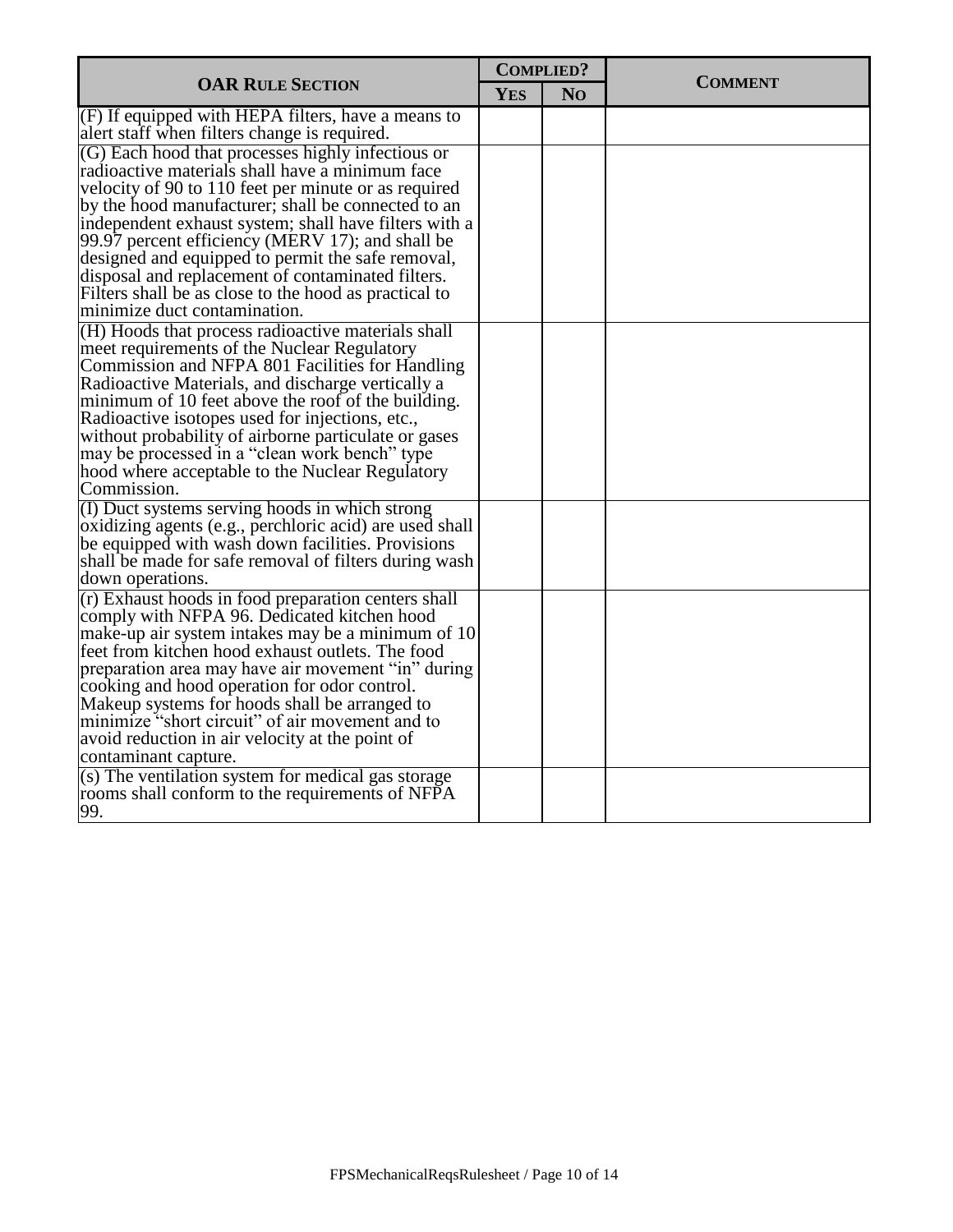|                                                                                                                                                                                                                                                                                                                                                                                                                                                                                                                                                                                                                                                                                                                                                                                                                                                                                                                                                                                           | <b>COMPLIED?</b> |                |                |  |
|-------------------------------------------------------------------------------------------------------------------------------------------------------------------------------------------------------------------------------------------------------------------------------------------------------------------------------------------------------------------------------------------------------------------------------------------------------------------------------------------------------------------------------------------------------------------------------------------------------------------------------------------------------------------------------------------------------------------------------------------------------------------------------------------------------------------------------------------------------------------------------------------------------------------------------------------------------------------------------------------|------------------|----------------|----------------|--|
| <b>OAR RULE SECTION</b>                                                                                                                                                                                                                                                                                                                                                                                                                                                                                                                                                                                                                                                                                                                                                                                                                                                                                                                                                                   | <b>YES</b>       | N <sub>O</sub> | <b>COMMENT</b> |  |
| $(t)$ The space that houses ethylene oxide (ETO)<br>sterilizers and cylinder storage shall be provided<br>with a dedicated local exhaust system with adequate<br>capture velocity (i.e., with a minimum capture<br>velocity of 200 fpm) to exhaust over sterilizer door,<br>exhaust at sterilizer drain and exhaust at the aerator<br>and multiple load station. The exhaust shall<br>discharge vertically a minimum of 10 feet above the<br>roof and shall be labeled. An audible and visual<br>alarm shall activate in the sterilizer work area and in<br>a continuously staffed location upon loss of airflow<br>in the exhaust system. Relief vents for safety valves<br>shall be provided and shall terminate outside the<br>building. Installation shall also conform to<br>applicable standards of the sterilizer manufacturer.<br>Testing of installations to standards of the<br>Department of Consumer and Business Services,<br>Oregon Occupational Safety and Health Division |                  |                |                |  |
| shall be made before routine use occurs. Such<br>standards are provided in OAR chapter 437, division                                                                                                                                                                                                                                                                                                                                                                                                                                                                                                                                                                                                                                                                                                                                                                                                                                                                                      |                  |                |                |  |
| (u) Boiler rooms shall be provided with sufficient<br>outdoor air to maintain combustion rates and to limit<br>workstation temperatures.                                                                                                                                                                                                                                                                                                                                                                                                                                                                                                                                                                                                                                                                                                                                                                                                                                                  |                  |                |                |  |
| (v) Gravity exhaust may be used, where conditions<br>permit, for non-patient areas such as boiler rooms,<br>central storage, etc.                                                                                                                                                                                                                                                                                                                                                                                                                                                                                                                                                                                                                                                                                                                                                                                                                                                         |                  |                |                |  |
| (5) Plumbing and other piping systems:                                                                                                                                                                                                                                                                                                                                                                                                                                                                                                                                                                                                                                                                                                                                                                                                                                                                                                                                                    |                  |                |                |  |
| (a) Plumbing fixtures:                                                                                                                                                                                                                                                                                                                                                                                                                                                                                                                                                                                                                                                                                                                                                                                                                                                                                                                                                                    |                  |                |                |  |
| (A) All fixtures used by medical and nursing staff<br>and all lavatories used by patients and food handlers<br>shall be trimmed with valves that can be operated<br>without the use of hands (single lever devices, wrist<br>blades, sensor operated, foot pedal operated, or<br>similar). Blade handles used for this purpose shall<br>not exceed 5 inches in length. Standard fittings are<br>allowable on lavatories in patient toilet rooms when<br>a second lavatory is provided in the adjacent patient<br>room(s). In patient care areas, faucet and water<br>closet sensors requiring electrical energy to operate<br>shall be connected to emergency power.<br>(B) Clinical sinks shall be trimmed with valves that                                                                                                                                                                                                                                                              |                  |                |                |  |
| can be operated without hands. Single lever or wrist<br>blade devices shall be permitted. Handles on clinical<br>sink faucets shall be a minimum of 6 inches long.                                                                                                                                                                                                                                                                                                                                                                                                                                                                                                                                                                                                                                                                                                                                                                                                                        |                  |                |                |  |
| (b) Potable water supply systems:                                                                                                                                                                                                                                                                                                                                                                                                                                                                                                                                                                                                                                                                                                                                                                                                                                                                                                                                                         |                  |                |                |  |
| (A) Bedpan flushing devices (may be cold water)<br>shall be provided in each inpatient toilet room,<br>except that installation is optional in psychiatric,<br>alcohol abuse, and other units where patients are<br>ambulatory.                                                                                                                                                                                                                                                                                                                                                                                                                                                                                                                                                                                                                                                                                                                                                           |                  |                |                |  |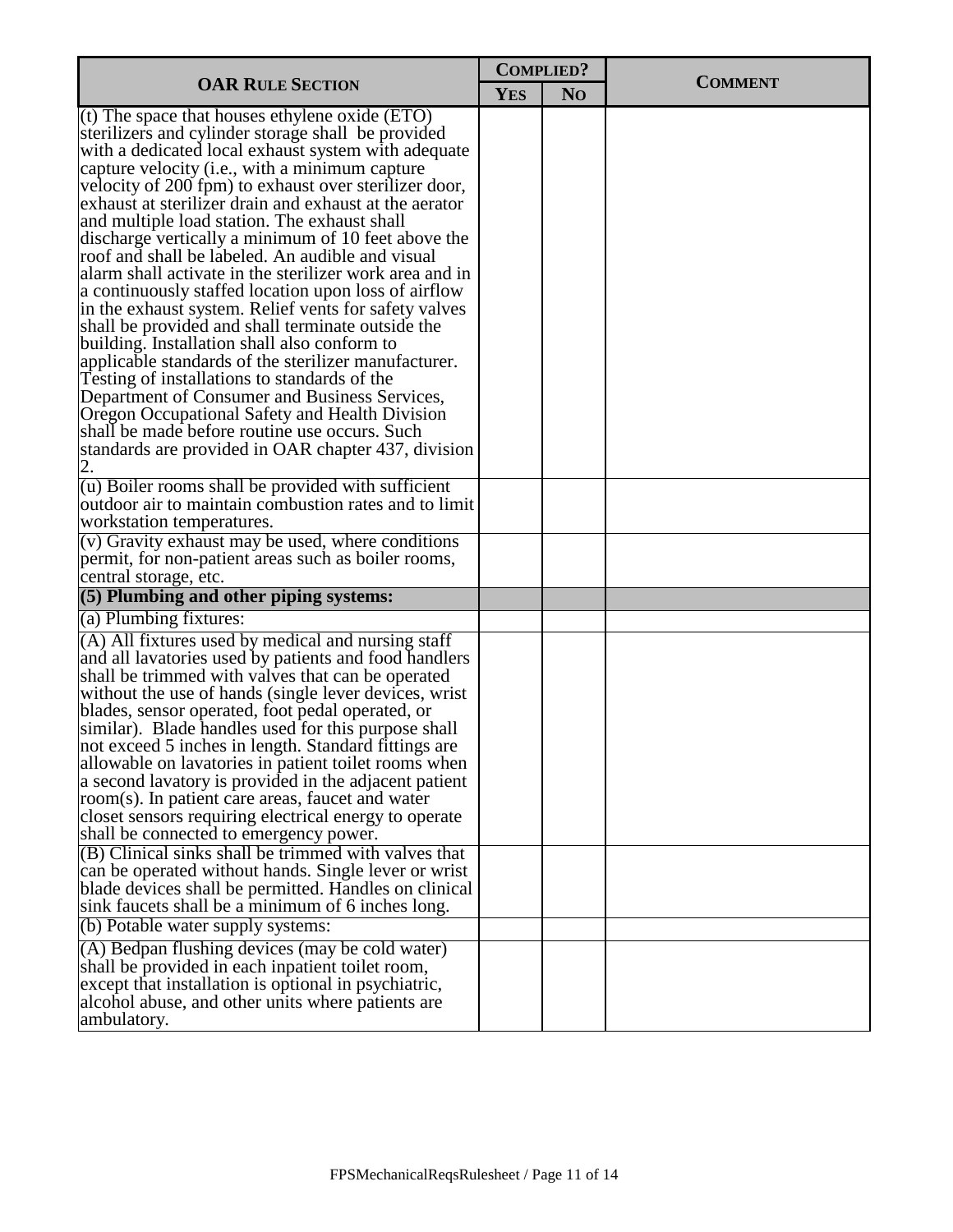| <b>OAR RULE SECTION</b>                                                                                                                                                                                                                                                                                                                                                                                                                                                                                                                                                                                                                                                                                                                                                                                                                                                                                                                                                                                                                                                                                                            | <b>COMPLIED?</b> |                |                |
|------------------------------------------------------------------------------------------------------------------------------------------------------------------------------------------------------------------------------------------------------------------------------------------------------------------------------------------------------------------------------------------------------------------------------------------------------------------------------------------------------------------------------------------------------------------------------------------------------------------------------------------------------------------------------------------------------------------------------------------------------------------------------------------------------------------------------------------------------------------------------------------------------------------------------------------------------------------------------------------------------------------------------------------------------------------------------------------------------------------------------------|------------------|----------------|----------------|
|                                                                                                                                                                                                                                                                                                                                                                                                                                                                                                                                                                                                                                                                                                                                                                                                                                                                                                                                                                                                                                                                                                                                    | <b>YES</b>       | N <sub>O</sub> | <b>COMMENT</b> |
| (B) Water distribution systems in inpatient facilities<br>and in outpatient surgical facilities shall be arranged<br>to provide for continuous hot water at each hot water<br>outlet. Piping branches from recirculating hot water<br>system mains to individual outlets shall not exceed<br>30 feet for standard faucets and 10 feet for sensor<br>operated and low flow faucets. Hot water for<br>showers and bathing facilities shall be at appropriate<br>temperatures for comfortable use but shall not<br>exceed 49°C or 120°F (see Table 4).<br>(c) Hot water systems: The system for heating                                                                                                                                                                                                                                                                                                                                                                                                                                                                                                                               |                  |                |                |
| domestic water shall have sufficient capacity to<br>supply water at the temperatures and amounts<br>indicated in Table 4.                                                                                                                                                                                                                                                                                                                                                                                                                                                                                                                                                                                                                                                                                                                                                                                                                                                                                                                                                                                                          |                  |                |                |
| (d) Drainage Systems:                                                                                                                                                                                                                                                                                                                                                                                                                                                                                                                                                                                                                                                                                                                                                                                                                                                                                                                                                                                                                                                                                                              |                  |                |                |
| (A) Drain lines from fixtures in which acid wastes<br>may be poured shall be fabricated from acid-resistant<br>material.                                                                                                                                                                                                                                                                                                                                                                                                                                                                                                                                                                                                                                                                                                                                                                                                                                                                                                                                                                                                           |                  |                |                |
| (B) Sanitary and storm drainage piping shall not be<br>installed overhead whether within the ceiling or<br>exposed, in operating and C-section rooms,<br>pharmacy IV admixture clean rooms, intensive care<br>nurseries, food storage areas, central sterile supplies<br>areas, and other sensitive areas. Where overhead<br>drain piping is unavoidable in these areas as may<br>occur in existing facilities special provisions, such as<br>the use of drain pans or FM 1680 approved<br>couplings, shall be made to protect the space below<br>from possible leakage, condensation or dust<br>particles. If drain pans are installed for protection,<br>the pans shall be drained to an open site, air-gap<br>drain and shall be labeled.<br>(C) Floor drains and cleanouts shall not be installed<br>in operating and C-section delivery rooms. Flushing<br>rim type drains may be used in cystoscopic rooms,<br>except as prohibited by rules for surgical facilities<br>under OAR 333-535-0110 (3) (d). Flushing rim<br>valves shall not be located within the cystoscopic<br>room, but the means of actuation may be in the |                  |                |                |
| cystoscopic room.<br>(D) Building sewers shall discharge into a<br>community sewage system. Where such a system is<br>not available, the facility must treat its sewage in<br>accordance with standards of the Oregon<br>Department of Environmental Quality and local<br>governmental agencies having jurisdiction.                                                                                                                                                                                                                                                                                                                                                                                                                                                                                                                                                                                                                                                                                                                                                                                                               |                  |                |                |
| (E) Grease interceptors for kitchens shall comply<br>with requirements of OPSC.<br>(F) Where plaster traps are used, they shall meet                                                                                                                                                                                                                                                                                                                                                                                                                                                                                                                                                                                                                                                                                                                                                                                                                                                                                                                                                                                               |                  |                |                |
| standards of the OPSC.<br>(G) Provide traps at hot lab sinks where radioactive                                                                                                                                                                                                                                                                                                                                                                                                                                                                                                                                                                                                                                                                                                                                                                                                                                                                                                                                                                                                                                                     |                  |                |                |
| materials are processed.<br>(H) All domestic water service mains, risers, and                                                                                                                                                                                                                                                                                                                                                                                                                                                                                                                                                                                                                                                                                                                                                                                                                                                                                                                                                                                                                                                      |                  |                |                |
| branch mains shall have shut off valves.                                                                                                                                                                                                                                                                                                                                                                                                                                                                                                                                                                                                                                                                                                                                                                                                                                                                                                                                                                                                                                                                                           |                  |                |                |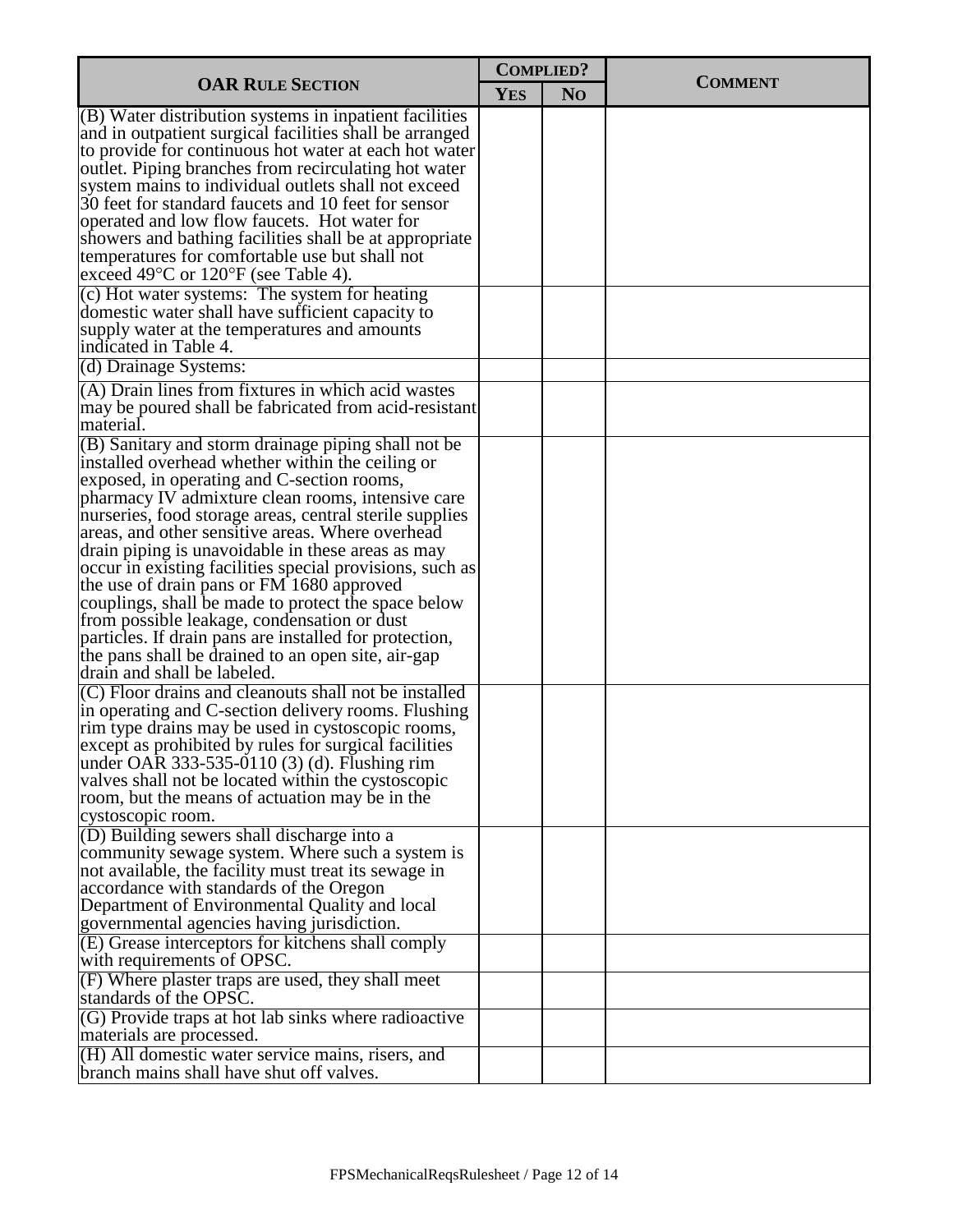| <b>OAR RULE SECTION</b>                                                                                       |            | <b>COMPLIED?</b> | <b>COMMENT</b> |
|---------------------------------------------------------------------------------------------------------------|------------|------------------|----------------|
|                                                                                                               | <b>YES</b> | N <sub>O</sub>   |                |
| (I) Drain systems for autopsy rooms shall be                                                                  |            |                  |                |
| designed to prevent splatter or overflow onto floors,<br>to prevent back siphonage, and for easy cleaning and |            |                  |                |
| trap flushing.                                                                                                |            |                  |                |
| (J) Where decontamination shower areas are                                                                    |            |                  |                |
| provided, waste containment tanks shall be provided                                                           |            |                  |                |
| and sized in accordance with the Hospital's                                                                   |            |                  |                |
| Emergency Management Plan. Provisions shall be                                                                |            |                  |                |
| made to divert or pump the waste from the tank for                                                            |            |                  |                |
| appropriate disposal.                                                                                         |            |                  |                |
| (K) Jetted tubs shall provide for removal of jets for<br>cleaning and for the discharge of all water within   |            |                  |                |
| piping between uses.                                                                                          |            |                  |                |
| (e) Nonflammable medical gas and vacuum systems:                                                              |            |                  |                |
| The installation of non-flammable medical gas and                                                             |            |                  |                |
| vacuum systems shall comply with the requirements                                                             |            |                  |                |
| of NFPA 99. See Table 5 for rooms that require                                                                |            |                  |                |
| station outlets and inlets. Installers of medical gas                                                         |            |                  |                |
| systems shall meet the requirements of ANSI/ASSE                                                              |            |                  |                |
| Standard 6010 and verification testing agencies shall                                                         |            |                  |                |
| meet the requirements of ANSI/ASSE Standard<br>6030.                                                          |            |                  |                |
| (A) Medical gas systems verification test results                                                             |            |                  |                |
| certifying the medical gas and vacuum system                                                                  |            |                  |                |
| testing required in NFPA 99 shall be documented for                                                           |            |                  |                |
| maintenance files and be available for inspection by                                                          |            |                  |                |
| Division surveyors or Authorities having                                                                      |            |                  |                |
| Jurisdiction.                                                                                                 |            |                  |                |
| (B) When any existing medical gas or vacuum                                                                   |            |                  |                |
| system is altered or augmented, all the new and                                                               |            |                  |                |
| existing components in the immediate zone or area<br>located upstream for vacuum systems and                  |            |                  |                |
| downstream for medical gas systems of the altered                                                             |            |                  |                |
| section shall be tested and certified per NFPA 99                                                             |            |                  |                |
| requirements.                                                                                                 |            |                  |                |
| $(C)$ Each space with piped anesthetic gas and any                                                            |            |                  |                |
| space routinely used for administering inhalation                                                             |            |                  |                |
| anesthesia shall be provided with a scavenging                                                                |            |                  |                |
| system to vent waste gases. Gases from the                                                                    |            |                  |                |
| scavenging system shall be exhausted directly to the                                                          |            |                  |                |
| outside. If the medical vacuum system is used, the<br>gas collecting system shall be arranged so that it      |            |                  |                |
| does not interfere with the patient's respiratory                                                             |            |                  |                |
| system. The anesthesia evacuation system may be a                                                             |            |                  |                |
| dedicated exhaust fan system with monitoring and                                                              |            |                  |                |
| alarming through an airflow switch or other means.                                                            |            |                  |                |
| Separate scavenging systems are not required for                                                              |            |                  |                |
| areas where gases are used only occasionally such as                                                          |            |                  |                |
| the emergency room, offices for routine dental work,                                                          |            |                  |                |
| labor, delivery and recovery rooms, etc. Cautionary<br>comments of NFPA 99 may be especially applicable       |            |                  |                |
| when vacuum system is being considered for                                                                    |            |                  |                |
| scavenging of anesthetic gases.                                                                               |            |                  |                |